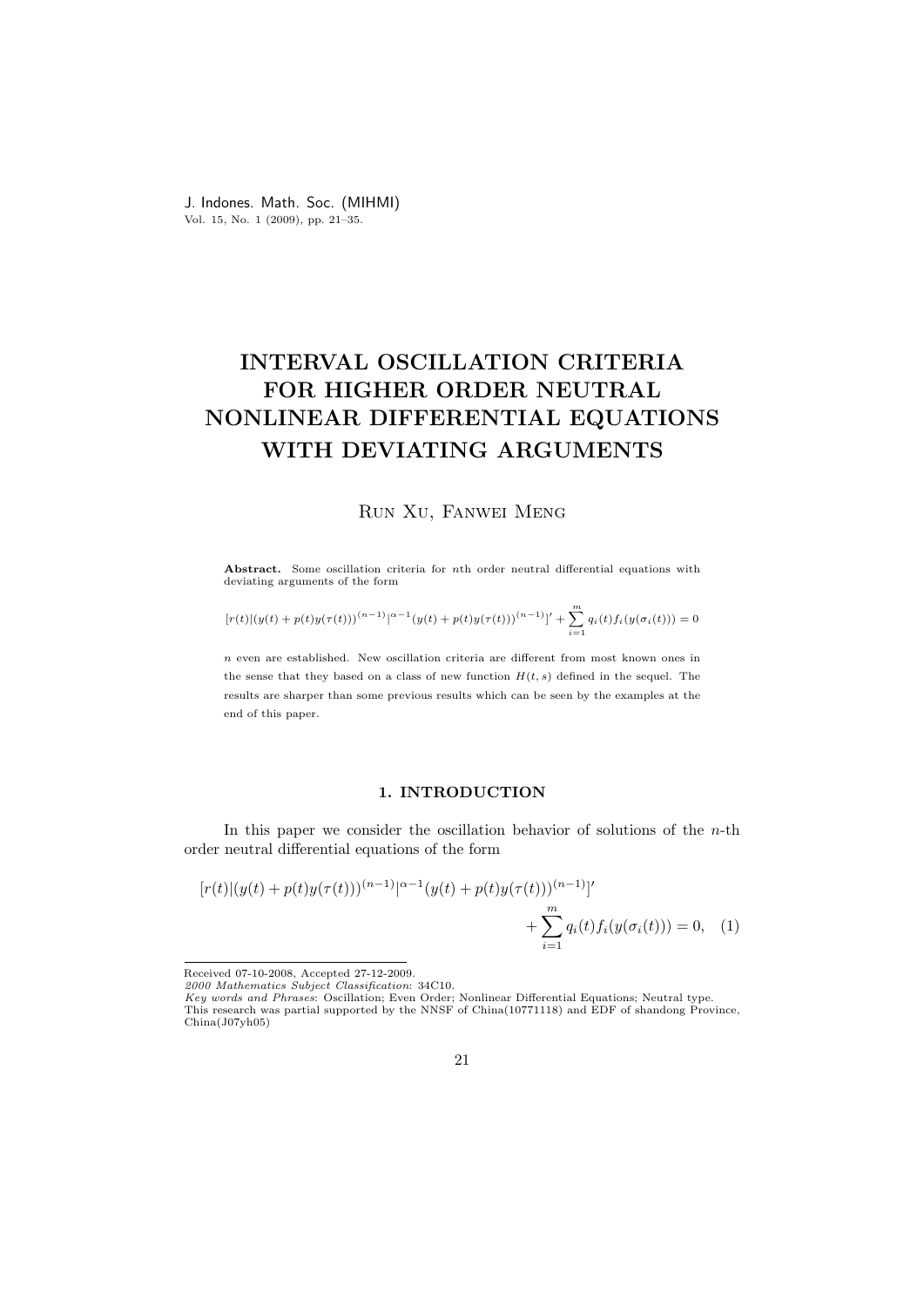where  $t \geq t_0$ ,  $n \geq 2$  is even integer,  $\alpha > 0$  are constant. In this paper, we assume that

 $(I_1)$   $p(t) \in C([t_0,\infty);[0,1)), q_i(t) \in C([t_0,\infty);[0,\infty)), f_i \in C(R;R), i = 1,2,\cdots,m,$  $t\in[t_0,\infty).$ 

$$
(I_2) r(t) \in C^1([t_0, \infty); (0, \infty)), r'(t) \ge 0, R_1(t) := \int_{t_0}^t \frac{ds}{r^{\frac{1}{\alpha}}(s)} \to \infty(t \to \infty).
$$

- $(I_3)$   $\frac{f_i(x)}{|x|^{\alpha-1}x} \geq \beta_i > 0$  for  $x \neq 0, \beta_i$  are constants,  $i = 1, 2, \cdots, m$ .
- $(I_4)$   $\tau(t), \sigma_i(t) \in C^1([t_0, \infty); [0, \infty)), \ \tau(t) \leq t, \sigma_i(t) \leq t, \ \sigma'(t) > 0 \ \text{for} \ t \geq t_0$ and  $\lim_{t\to\infty} \sigma_i(t) = \lim_{t\to\infty} \sigma(t) = \lim_{t\to\infty} \tau(t) = \infty, i = 1, 2, \cdots, m$ , where  $\sigma(t) \leq$  $\min{\lbrace \sigma_1(t), \sigma_2(t), \cdots, \sigma_m(t), \frac{t}{2} \rbrace}.$

By a solution of Eq. (1), we mean a function  $y(t) \in C^{n-1}([T_x,\infty);R)$  for some  $T_x \geq t_0$  which has the property that

$$
r(t)|(y(t) + p(t)y(\tau(t)))^{(n-1)}|^{\alpha-1}(y(t) + p(t)y(\tau(t)))^{(n-1)} \in C^{1}([T_x, \infty); R)
$$

and satisfies Eq. (1) on  $[T_x,\infty)$ .

A nontrivial solution of Eq. (1) is called oscillatory if it has arbitrary large zero. Otherwise, it is called nonoscillatory. Eq. (1) is called oscillatory if all of its solutions are oscillatory.

If  $p(t) = 0, r(t) = 1, m = 1$ , then Eq. (1) becomes

$$
(|x^{(n-1)}(t)|^{\alpha-1}x^{(n-1)}(t))' + q(t)f(x(\sigma(t))) = 0
$$
\n(2)

and the related equations have been studied by Agarwal et. al. [2], Xu et. al. [15]. Eq. (1) with  $n = 2, p(t) = 0, m = 1$ , namely, the equation

$$
[r(t)|x'(t)|^{\alpha-1}x'(t)]' + q(t)f(x(\sigma(t))) = 0
$$
\n(3)

and related equations have been investigated by Dzurina and Stavroulakis [4], Sun and Meng [14], Mirzov [10-12], Elbert [5,6] Agarwal et. al. [1], Chern et. al. [3], Li [7], Zhuang and Li [19].

Recently, Xu and Meng [16-18] have studied the oscillation properties of Eq. (1) for  $n = 2$ . Very recently Meng and Xu [8,9] have investigated the oscillation properties for higher order neutral differential equations.

Motivated by the idea of Li [7], by using averaging functions and inequality, in this paper we obtain several new interval criteria for oscillation, that is, criteria are given by the behavior of Eq. (1) (or of r, p and  $q_i$ ) only on a sequence of subintervals of  $[t, \infty)$ . Our results improve and extend the results of Li [7] and Zhuang and Li  $[19]$ . In order to prove our Theorems, we use the function class X to study the oscillatory of Eq. (1). We say that a function  $H = H(t, s)$  belongs to the function class X, if  $H \in C(D; R_+)$ , where  $D = \{(t, s) : t_0 \le s \le t < \infty\}$ , which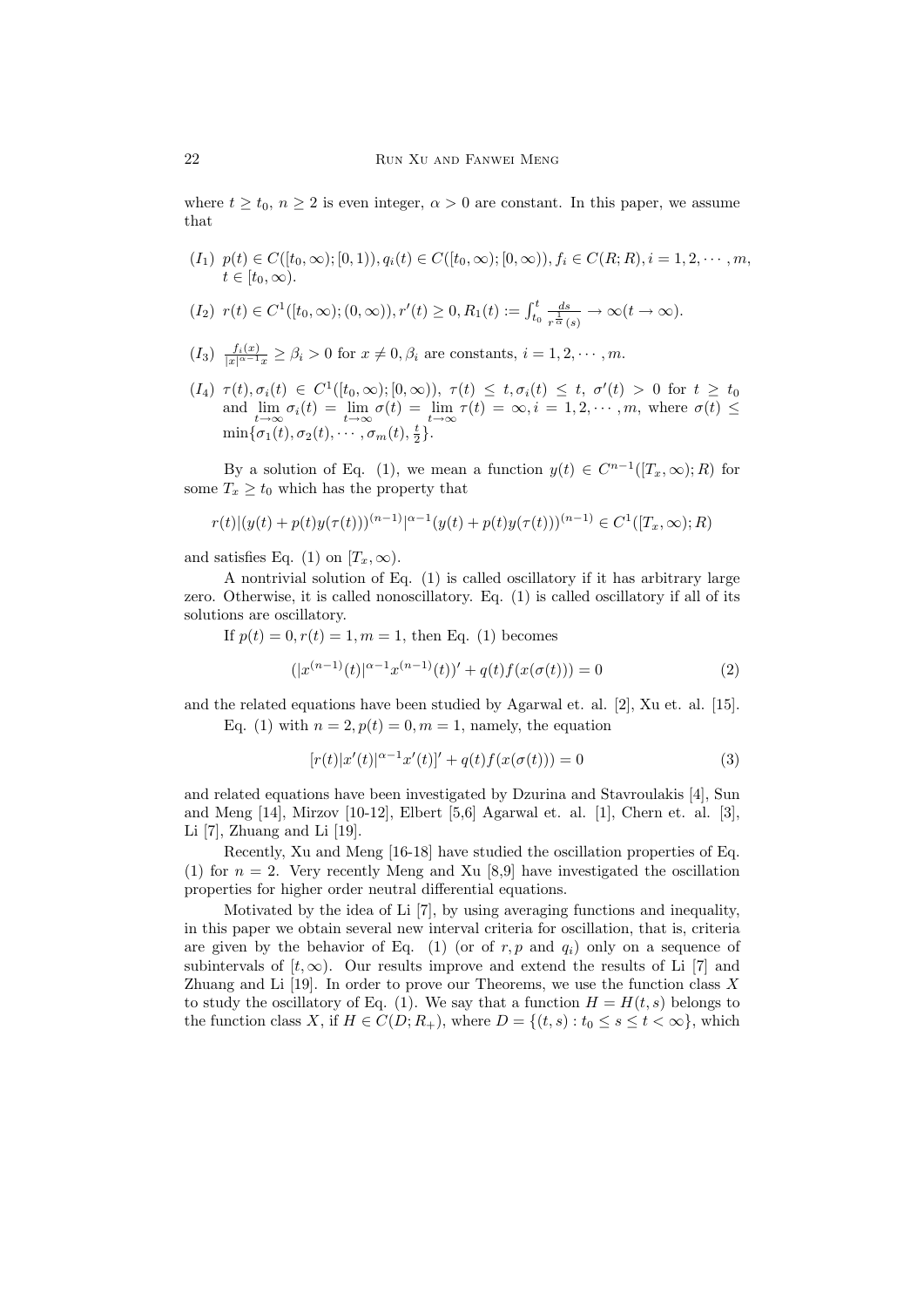satisfies  $H(t,t) = 0, H(t,s) > 0$  for  $t > s$ , and has partial derivative  $\frac{\partial H}{\partial s}$  and  $\frac{\partial H}{\partial t}$ on D such that

$$
\frac{\partial H}{\partial t} = h_1(t, s) \sqrt{H(t, s)}, \frac{\partial H}{\partial s} = -h_2(t, s) \sqrt{H(t, s)}, \tag{4}
$$

where  $h_1(t, s)$ ,  $h_2(t, s)$  are locally nonnegative continuous functions on D.

### 2. MAIN RESULTS

First, we give the following lemmas for our results.

**Lemma 2.1.** [13] Let  $u(t) \in C^n([t_0,\infty);R^+)$ . If  $u^{(n)}(t)$  is eventually of one sign for all large t, say  $t_1 > t_0$ , then there exist a  $t_x > t_0$  and an integer  $l, 0 \leq l \leq n$ , with  $n + l$  even for  $u^{(n)}(t) \geq 0$  or  $n + l$  odd for  $u^{(n)}(t) \leq 0$  such that  $l > 0$ implies that  $u^{(k)}(t) > 0$  for  $t > t_x, k = 0, 1, 2, \dots, l-1$ , and  $l \leq n-1$  implies that  $(-1)^{l+k}u^{(k)}(t) > 0$  for  $t > t_x, k = l, l + 1, \cdots, n - 1$ .

**Lemma 2.2.** [13] If the function  $u(t)$  is as in Lemma 2.1 and  $u^{(n-1)}(t)u^{(n)}(t) \leq 0$ for  $t > t_x$ , then there exists a constant  $\theta, 0 < \theta < 1$ , such that

$$
u(t) \ge \frac{\theta}{(n-1)!} t^{n-1} u^{(n-1)}(t) \text{ for all large } t.
$$

and

$$
u'\left(\frac{t}{2}\right) \ge \frac{\theta}{(n-2)!}t^{n-2}u^{(n-1)}(t) \text{ for all large } t.
$$

**Lemma 2.3.** Suppose that  $y(t)$  is an eventually positive solution of Eq. (1), let

$$
z(t) = y(t) + p(t)y(\tau(t)),
$$
\n(5)

then there exists a number  $t_1 > t_0$  such that

$$
z(t) > 0, z'(t) > 0, z^{(n-1)}(t) > 0 \quad and \quad z^{(n)}(t) \le 0, t \ge t_1.
$$
 (6)

*Proof.* Since  $y(t)$  is an eventually positive solution of (1), from  $(I_4)$ , there exists a number  $t_1 \geq t_0$  such that

$$
y(t) > 0, y(\tau(t)) > 0, y(\sigma_i(t)) > 0, t \ge t_1.
$$
\n<sup>(7)</sup>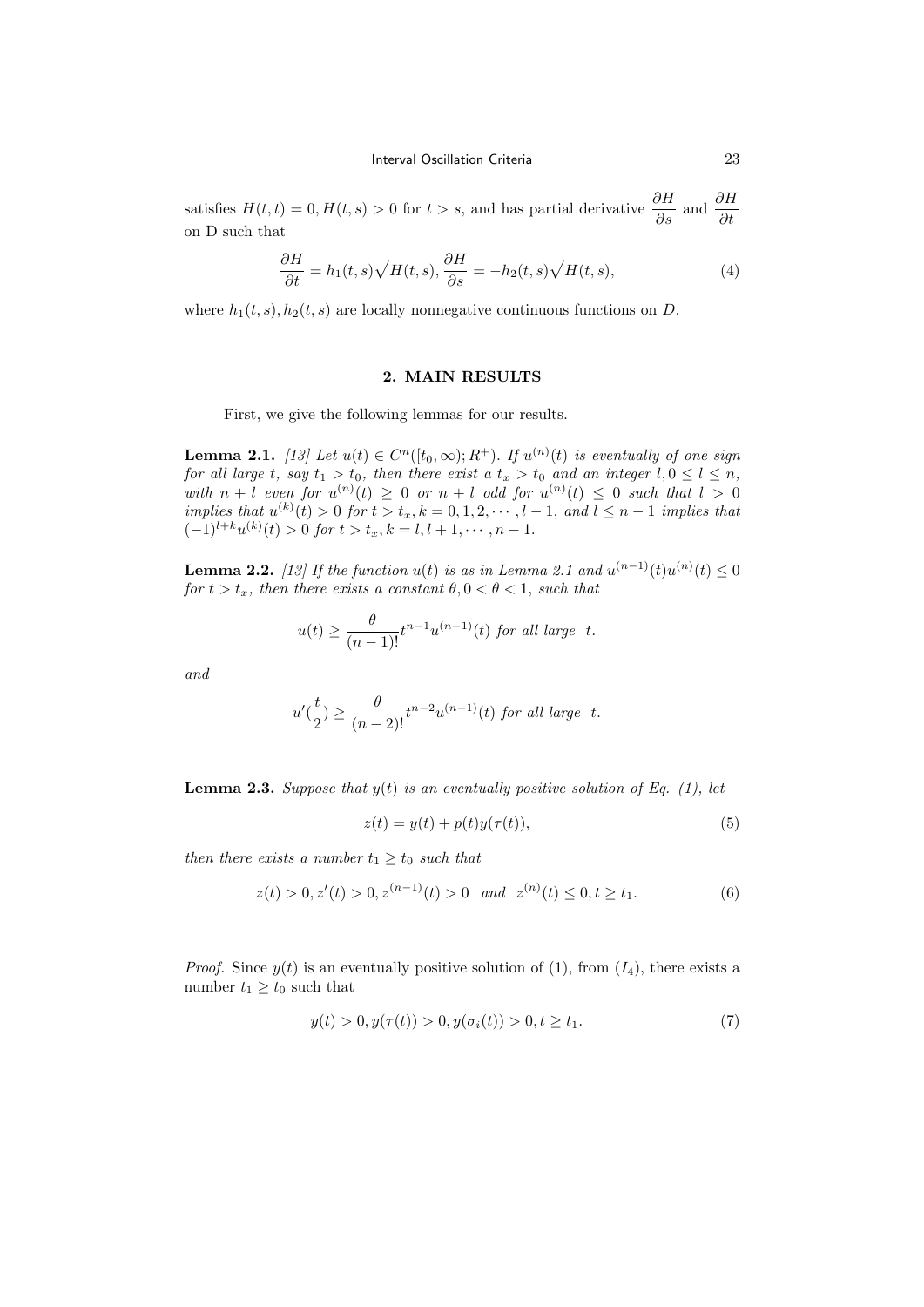Noting that  $p(t) \geq 0$ , we have  $z(t) > 0, t \geq t_1$  and from  $(I_1), (I_3)$  we have

$$
(r(t)|z^{(n-1)}(t)|^{\alpha-1}z^{(n-1)}(t))' = -\sum_{i=1}^{m} q_i(t)f_i(y(\sigma_i(t))) \le 0, t \ge t_1.
$$

So  $r(t)|z^{(n-1)}(t)|^{\alpha-1}z^{(n-1)}(t)$  is decreasing and  $z^{(n-1)}(t)$  is eventually of one sign. we claim that

$$
z^{(n-1)}(t) \ge 0 \text{ for } t \ge t_1.
$$
 (8)

Otherwise, if there exist a  $\tilde{t}_1 \ge t_1$  such that  $z^{(n-1)}(\tilde{t}_1) < 0$ , then for all  $t \ge \tilde{t}_1$ ,

$$
r(t)|z^{(n-1)}(t)|^{\alpha-1}z^{(n-1)}(t) \le r(\tilde{t}_1)|z^{(n-1)}(\tilde{t}_1)|^{\alpha-1}z^{(n-1)}(\tilde{t}_1) = -C(C > 0), \qquad (9)
$$

then we have  $-z^{(n-1)}(t) \geq \left(\frac{C}{\sqrt{t}}\right)$  $r(t)$  $\left(\right)^{\frac{1}{\alpha}}, t \geq \tilde{t_1}$ , integrating the above inequality from  $\widetilde{t_1}$  to t, we have

$$
z^{(n-2)}(t) \le z^{(n-2)}(\tilde{t_1}) - C^{\frac{1}{\alpha}}(R(t) - R(\tilde{t_1})).
$$

Letting  $t \to \infty$ , from  $(I_2)$ , we get  $\lim_{t \to \infty} z^{(n-2)}(t) = -\infty$ , which implies  $z^{(n-1)}(t)$ and  $z^{(n-2)}(t)$  are negative for all large t, from Lemma 2.1, no two consecutive derivatives can be eventually negative, for this would imply that  $\lim_{t\to\infty} z(t) = -\infty$ , a contradiction. Hence  $z^{(n-1)}(t) \ge 0$  for  $t \ge t_1$ , from Eq. (1) and  $(I_1), (I_2)$  we have

$$
\alpha r(t)(z^{(n-1)}(t))^{\alpha-1}z^{(n)}(t) = [r(t)(z^{(n-1)}(t))^{\alpha}]' - r'(t)(z^{(n-1)}(t))^{\alpha}
$$
  
= 
$$
-\sum_{i=1}^{m} q_i(t)f_i(y(\sigma_i(t))) - r'(t)(z^{(n-1)}(t))^{\alpha} \leq 0, t \geq t_1,
$$

this implies that  $z^{(n)}(t) \leq 0, t \geq t_1$ . From Lemma 2.1 again (note *n* is even), we have  $z'(t) > 0, t \ge t_1$ . This completes the proof.

**Theorem 2.1.** Assume that there exist a positive, nondecreasing function  $\rho(t) \in$  $C^1([t_0,\infty))$  such that for any constant  $M > 0$ , some  $H \in X$  and for each sufficient large  $T_0 \geq t_0$ , there exist increasing divergent sequences of positive numbers  ${a_n}, {b_n}, {c_n}$  with  $T_0 \le a_n < c_n < b_n$  such that

$$
\frac{1}{H(c_n, a_n)} \int_{a_n}^{c_n} H(s, a_n) \rho(s) C_1(s) ds + \frac{1}{H(b_n, c_n)} \int_{c_n}^{b_n} H(b_n, s) \rho(s) C_1(s) ds
$$
\n
$$
> \frac{1}{H(c_n, a_n)} \int_{a_n}^{c_n} \left[ h_1(s, a_n) + \sqrt{H(s, a_n)} \frac{\rho'(s)}{\rho(s)} \right]^{\alpha+1} \frac{C_2(s)}{H^{\frac{\alpha-1}{2}}(s, a_n)} ds
$$
\n
$$
+ \frac{1}{H(b_n, c_n)} \int_{c_n}^{b_n} \left[ h_2(b_n, s) + \sqrt{H(b_n, s)} \frac{\rho'(s)}{\rho(s)} \right]^{\alpha+1} \frac{C_2(s)}{H^{\frac{\alpha-1}{2}}(b_n, s)} ds, \tag{10}
$$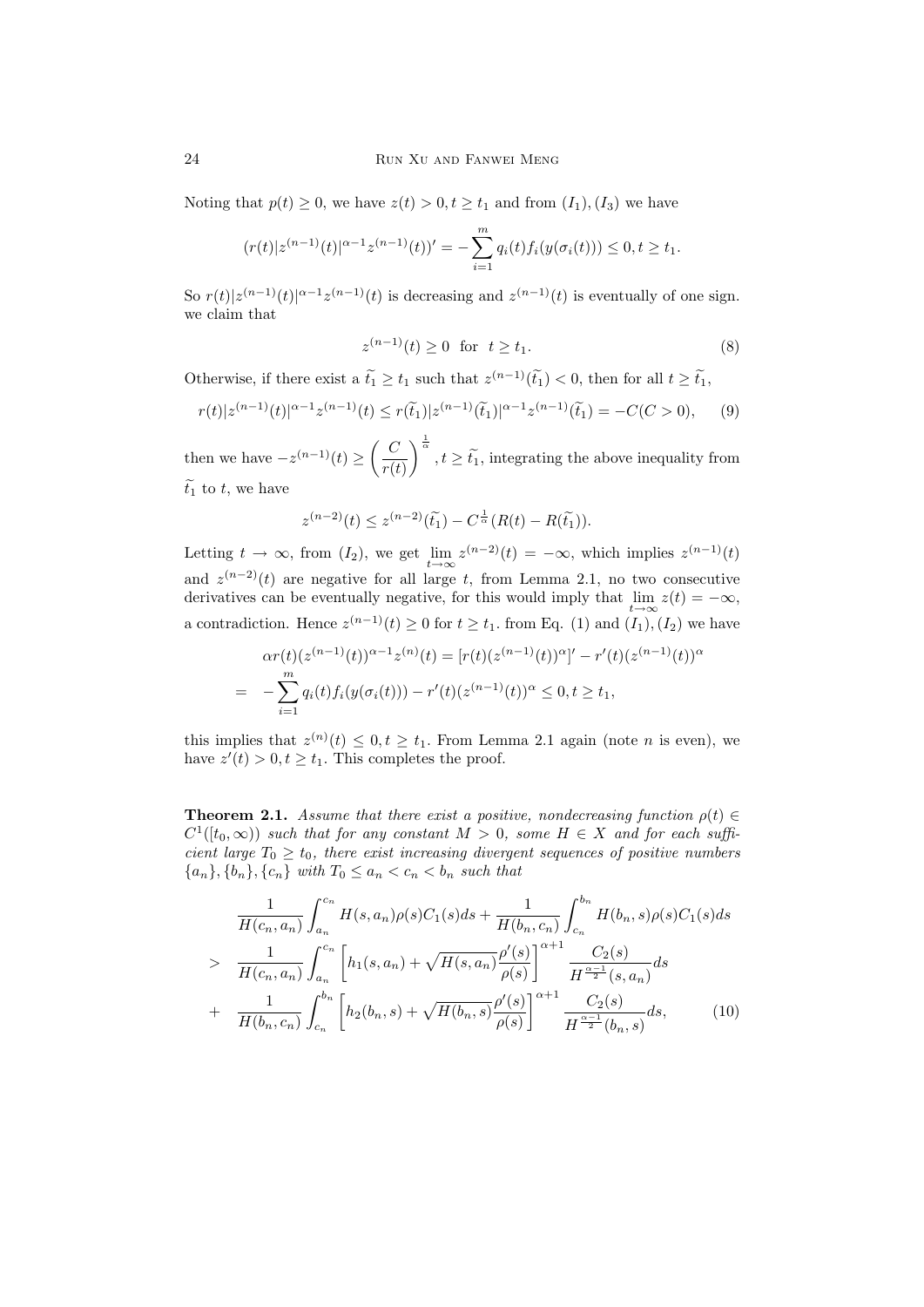$$
C_1(t) = \sum_{i=1}^m \beta_i q_i(t) (1 - p(\sigma_i(t)))^{\alpha}, C_2(t) = \frac{r(t)\rho(t)}{M^{\alpha}(\alpha + 1)^{\alpha+1}(\sigma'(t)\sigma^{n-2}(t))^{\alpha}},
$$

then every solution of Eq.  $(1)$  is oscillatory.

*Proof.* Suppose the contrary, let  $y(t)$  is a nonoscillatory solution of Eq. (1), without loss of generality we assume

$$
y(t) > 0, y(\tau(t)) > 0
$$
 for  $t \ge t_1 \ge t_0$ .

Then

$$
z(t) = y(t) + p(t)y(\tau(t)) > 0 \quad \text{for} \quad t \ge t_1 \ge t_0. \tag{11}
$$

From Lemma 2.3, there exists  $t_2 \geq t_1$  such that

$$
z(t) > 0, z'(t) > 0, z^{(n-1)}(t) > 0 \text{ and } z^{(n)}(t) \le 0, t \ge t_2.
$$
 (12)

It is easy to check that we can apply Lemma 2.2 and conclude that there exist  $0<\theta<1$  and  $t_3>t_2$  such that

$$
z'(\sigma(t)) \geq \frac{\theta}{(n-2)!} (2\sigma(t))^{n-2} z^{(n-1)} (2\sigma(t))
$$
  
 
$$
\geq \frac{\theta}{(n-2)!} 2^{n-2} \sigma^{n-2}(t) z^{(n-1)}(t) = M \sigma^{n-2}(t) z^{(n-1)}(t), t \geq t_3,
$$
 (13)

where  $M = \frac{\theta}{(n-2)!} 2^{n-2}$ . From (5), we have

$$
y(t) = z(t) - p(t)y(\tau(t)) \ge z(t) - p(t)z(\tau(t)) \ge z(t)(1 - p(t)), t \ge t_3.
$$
 (14)

Since  $\lim_{t\to\infty} \sigma(t) = \infty$ , there exists  $t_4 \ge t_3$  such that  $\sigma(t) \ge t_3, t \ge t_4$ , so

$$
y(\sigma(t)) \ge z(\sigma(t))(1 - p(\sigma(t))), t \ge t_4.
$$
\n
$$
(15)
$$

By  $(I_3)$  and  $(15)$  we get

$$
f_i(y(\sigma_i(t))) \ge \beta_i y^{\alpha}(\sigma_i(t)) \ge \beta_i z^{\alpha}(\sigma_i(t))(1 - p(\sigma_i(t)))^{\alpha}, t \ge t_4.
$$
 (16)

From  $(1)$ ,  $(16)$ , we get

where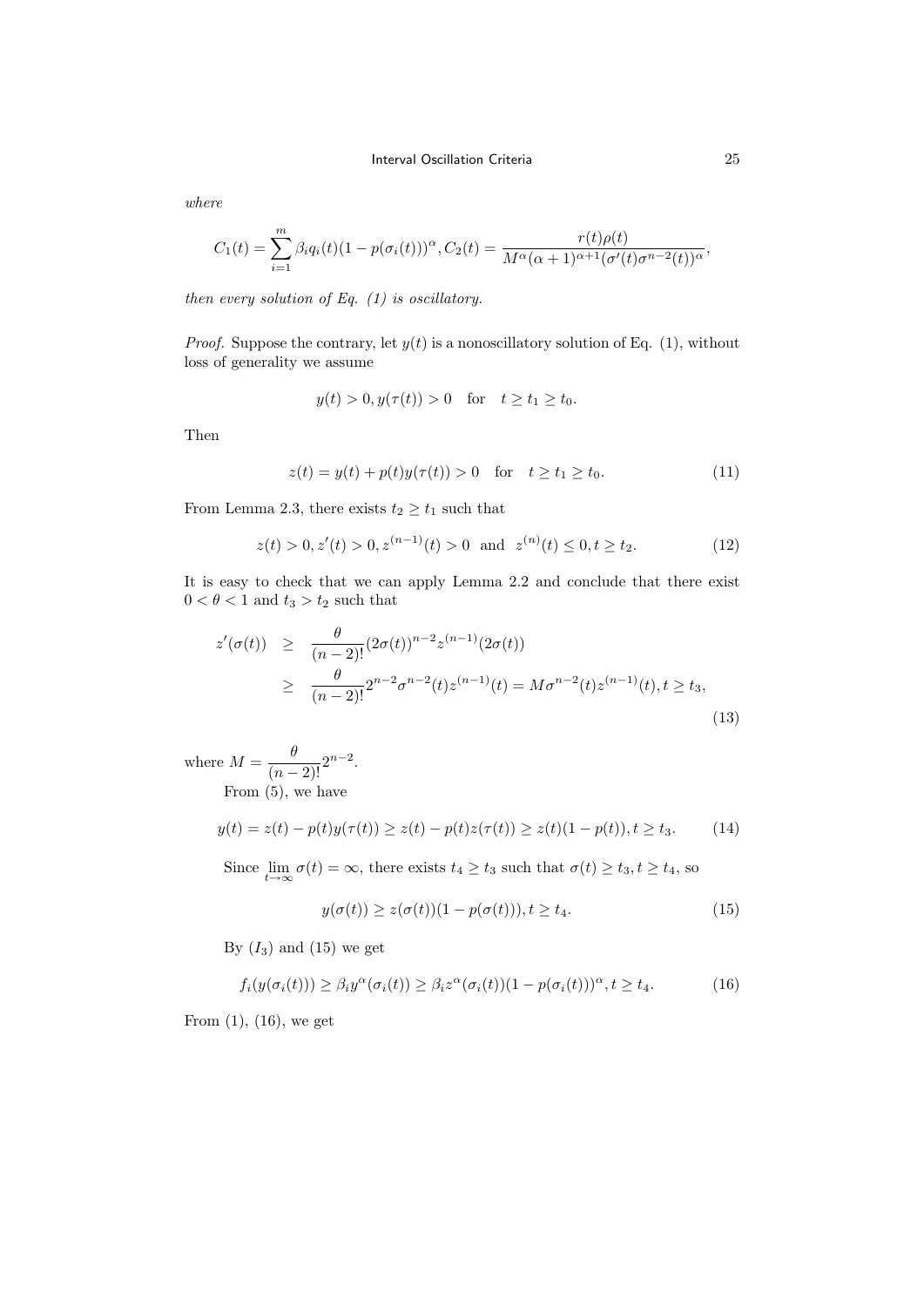$$
0 = [r(t)(z^{(n-1)}(t))^{\alpha}]' + \sum_{i=1}^{m} \beta_i q_i(t) f_i(y(\sigma_i(t)))
$$
  
\n
$$
\geq [r(t)(z^{(n-1)}(t))^{\alpha}]' + \sum_{i=1}^{m} \beta_i q_i(t) z^{\alpha} (\sigma_i(t)) (1 - p(\sigma_i(t)))^{\alpha}
$$
  
\n
$$
\geq [r(t)(z^{(n-1)}(t))^{\alpha}]' + \sum_{i=1}^{m} \beta_i q_i(t) z^{\alpha} (\sigma(t)) (1 - p(\sigma_i(t)))^{\alpha}, t \geq t_4.
$$
 (17)

Let

$$
w(t) = \rho(t) \frac{r(t)(z^{(n-1)}(t))^{\alpha}}{z^{\alpha}(\sigma(t))}, t \ge t_4,
$$
\n(18)

clearly,  $w(t) > 0$ , from (13), (17) and (18) we get

$$
w'(t) = \frac{\rho'(t)}{\rho(t)} w(t) + \rho(t) \frac{[r(t)(z^{(n-1)}(t))^{\alpha}]}{z^{\alpha}(\sigma(t))}
$$
  

$$
- \rho(t) \frac{r(t)(z^{(n-1)}(t))^{\alpha} \alpha z^{\alpha-1}(\sigma(t))z'(\sigma(t))\sigma'(t)}{z^{2\alpha}(\sigma(t))}
$$
  

$$
\leq \frac{\rho'(t)}{\rho(t)} w(t) - \rho(t) \sum_{i=1}^{m} \beta_i q_i(t) (1 - p(\sigma_i(t)))^{\alpha}
$$
  

$$
- \alpha \sigma'(t)\rho(t) \frac{r(t)(z^{(n-1)}(t))^{\alpha} z'(\sigma(t))}{z^{\alpha+1}(\sigma(t))},
$$
  

$$
\leq \frac{\rho'(t)}{\rho(t)} w(t) - \rho(t) \sum_{i=1}^{m} \beta_i q_i(t) (1 - p(\sigma_i(t)))^{\alpha}
$$
  

$$
- \alpha M \sigma'(t) \sigma^{n-2}(t) \frac{w^{\frac{\alpha+1}{\alpha}}(t)}{(r(t)\rho(t))^{\frac{1}{\alpha}}}
$$
  

$$
\leq \frac{\rho'(t)}{\rho(t)} w(t) - \rho(t) C_1(t) - \alpha M \sigma'(t) \sigma^{n-2}(t) \frac{w^{\frac{\alpha+1}{\alpha}}(t)}{(r(t)\rho(t))^{\frac{1}{\alpha}}}
$$

Then from above inequality we have

$$
\rho(t)C_1(t) \le -w'(t) + \frac{\rho'(t)}{\rho(t)}w(t) - \alpha M \sigma'(t) \sigma^{n-2}(t) \frac{w^{\frac{\alpha+1}{\alpha}}(t)}{(r(t)\rho(t))^{\frac{1}{\alpha}}}.
$$
(19)

Multiplying (19) by  $H(s,t)$ , integrating it with respect s from t to  $c_n$  and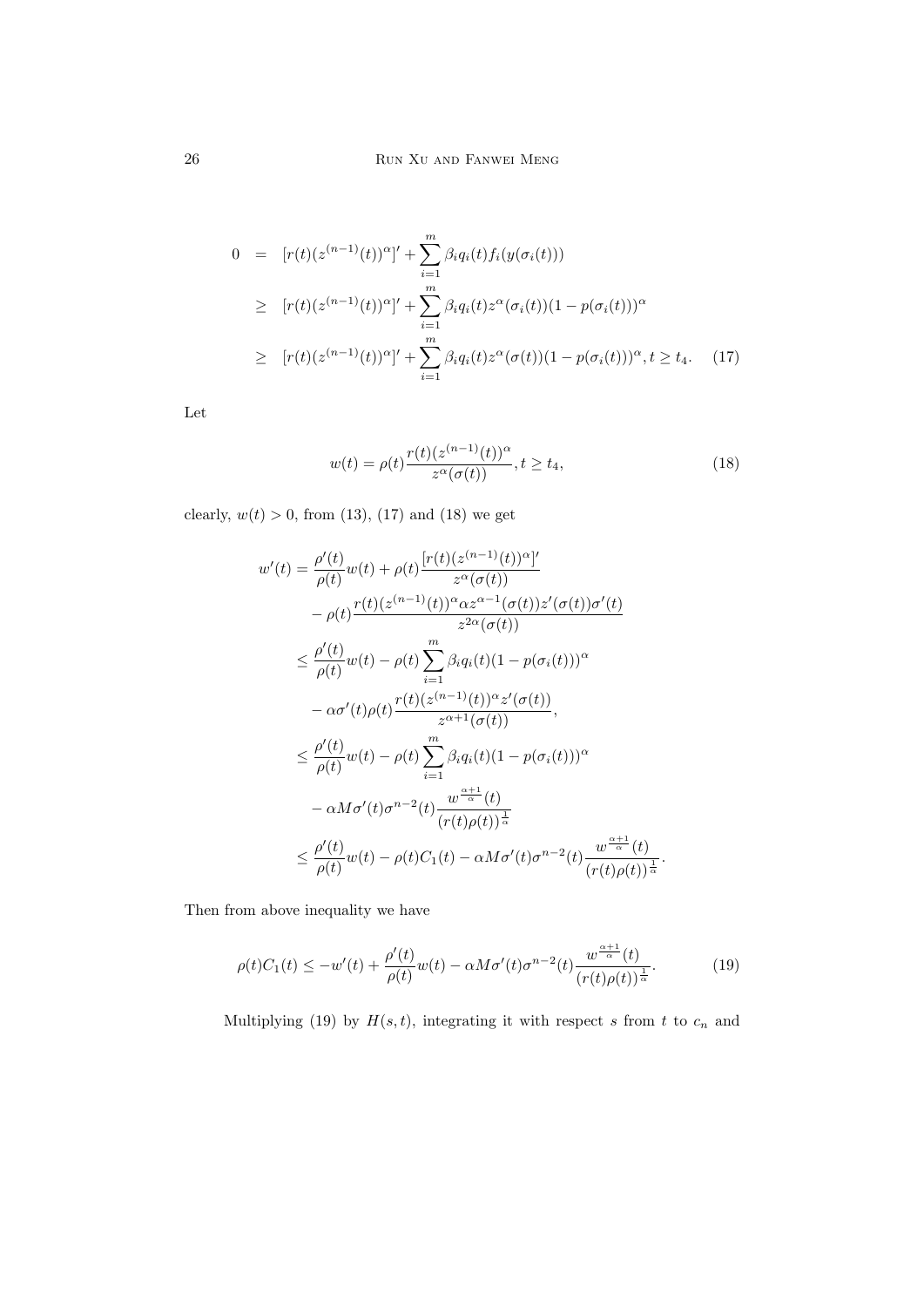using (4) we get that

$$
\int_{t}^{c_{n}} H(s,t)\rho(s)C_{1}(s)ds \leq -\int_{t}^{c_{n}} w'(s)H(s,t)ds + \int_{t}^{c_{n}} H(s,t)\frac{\rho'(s)}{\rho(s)}w(s)ds
$$
  

$$
- \alpha M \int_{t}^{c_{n}} H(s,t)\sigma'(s)\sigma^{n-2}(s)\frac{w^{\frac{\alpha+1}{\alpha}}(s)}{(r(s)\rho(s))^{\frac{1}{\alpha}}}ds
$$
  

$$
= -H(c_{n},t)w(c_{n}) + \int_{t}^{c_{n}} w(s)h_{1}(s,t)\sqrt{H(s,t)}ds
$$
  

$$
+ \int_{t}^{c_{n}} H(s,t)\frac{\rho'(s)}{\rho(s)}w(s)ds
$$
  

$$
- \alpha M \int_{t}^{c_{n}} H(s,t)\sigma'(s)\sigma^{n-2}(s)\frac{w^{\frac{\alpha+1}{\alpha}}(s)}{(r(s)\rho(s))^{\frac{1}{\alpha}}}ds
$$
  

$$
= -H(c_{n},t)w(c_{n})
$$
  

$$
+ \int_{t}^{c_{n}} \left[h_{1}(s,t)\sqrt{H(s,t)} + H(s,t)\frac{\rho'(s)}{\rho(s)}\right]w(s)ds
$$
  

$$
- \alpha M \int_{t}^{c_{n}} H(s,t)\sigma'(s)\sigma^{n-2}(s)\frac{w^{\frac{\alpha+1}{\alpha}}(s)}{(r(s)\rho(s))^{\frac{1}{\alpha}}}ds
$$

Set

$$
F(w) = \left[ h_1 \sqrt{H} + H \frac{\rho'}{\rho} \right] w - \alpha M H \sigma' \sigma^{n-2} \frac{w^{\frac{\alpha+1}{\alpha}}}{(r\rho)^{\frac{1}{\alpha}}},
$$

by simple calculate, we can get that when

$$
w = \frac{\left(h_1\sqrt{H} + H\frac{\rho'}{\rho}\right)^{\alpha}r\rho}{[M(\alpha+1)H\sigma'\sigma^{n-2}]^{\alpha}},
$$

 $F(w)$  has the maximum value

$$
\frac{\left(h_1\sqrt{H} + H\frac{\rho'}{\rho}\right)^{\alpha+1}r\rho}{[M(\alpha+1)H\sigma'\sigma^{n-2}]\alpha(\alpha+1)},
$$

that is

$$
F(w) \le F_{max}(w) = \left(h_1 + \sqrt{H} \frac{\rho'}{\rho}\right)^{\alpha+1} H^{\frac{1-\alpha}{2}} C_2(s),
$$

from above inequality, we get

$$
\int_{t}^{c_{n}} H(s,t)\rho(s)C_{1}(s)ds \leq -H(c_{n},t)w(c_{n}) + \int_{t}^{c_{n}} \left( h_{1}(s,t) + \sqrt{H(s,t)}\frac{\rho'(s)}{\rho(s)} \right)^{\alpha+1} H^{\frac{1-\alpha}{2}}(s,t)C_{2}(s)ds.
$$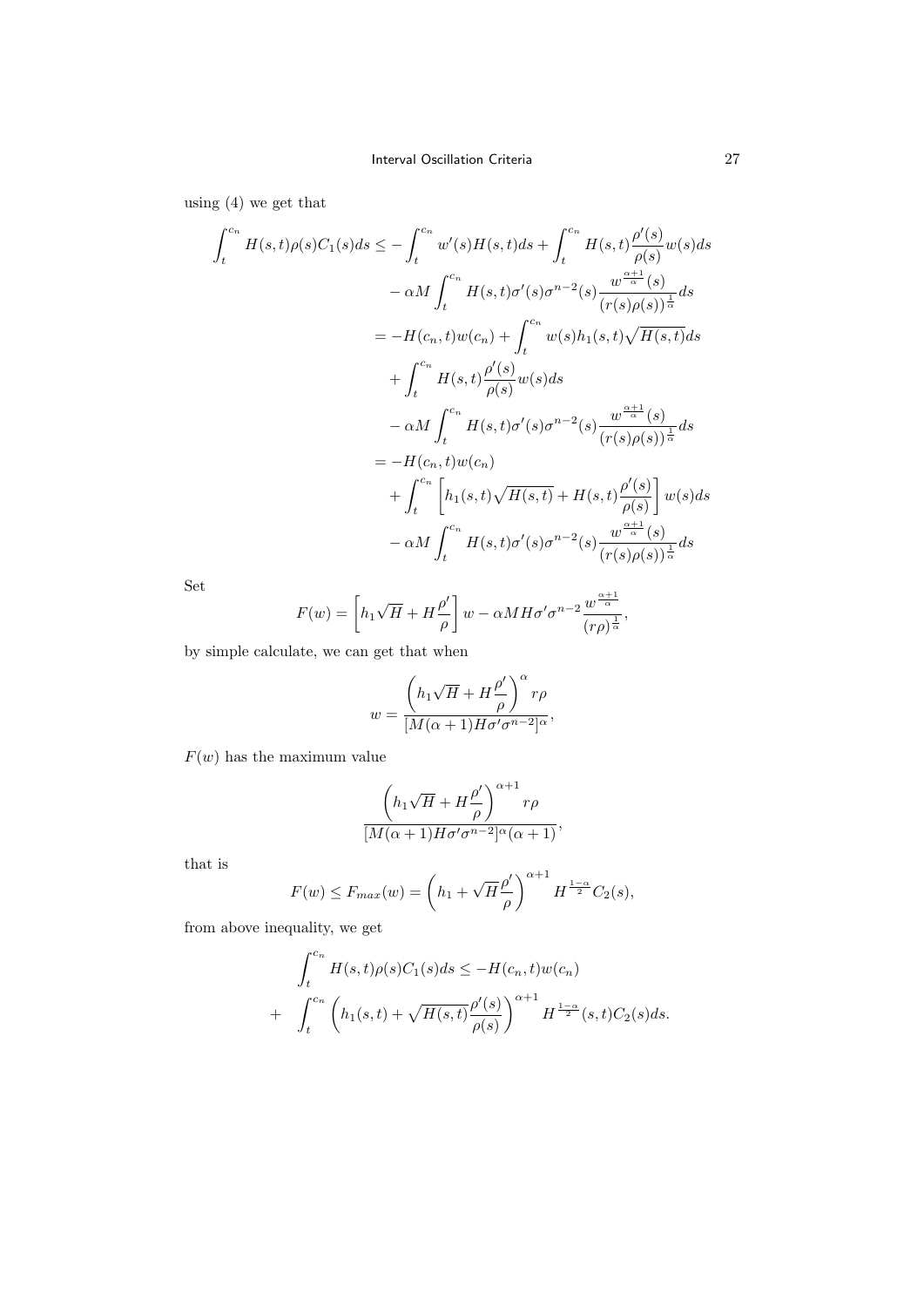Letting  $t \to a_n^+$  in the above, we obtain

$$
\frac{1}{H(c_n, a_n)} \int_{a_n}^{c_n} H(s, a_n) \rho(s) C_1(s) ds \le -w(c_n) \n+ \frac{1}{H(c_n, a_n)} \int_{a_n}^{c_n} \left[ h_1(s, a_n) + \sqrt{H(s, a_n)} \frac{\rho'(s)}{\rho(s)} \right]^{\alpha+1} \frac{C_2(s)}{H^{\frac{\alpha-1}{2}}(s, a_n)} ds.
$$
\n(20)

Multiplying (19) by  $H(t, s)$ , integrating it with respect s from  $c_n$  to t, using (4) and by simple calculate we get that

$$
\begin{split} \int_{c_n}^t H(t,s)\rho(s)C_1(s)ds &\leq -\int_{c_n}^t w'(s)H(t,s)ds + \int_{c_n}^t H(t,s)\frac{\rho'(s)}{\rho(s)}w(s)ds \\ & -\alpha M\int_{c_n}^t H(t,s)\sigma'(s)\sigma^{n-2}(s)\frac{w^{\frac{\alpha+1}{\alpha}}(s)}{(r(s)\rho(s))^{\frac{1}{\alpha}}}ds \\ &= H(t,c_n)w(c_n) - \int_{c_n}^t w(s)h_2(t,s)\sqrt{H(t,s)}ds \\ & + \int_{c_n}^t H(t,s)\frac{\rho'(s)}{\rho(s)}w(s)ds \\ & -\alpha M\int_{c_n}^t H(t,s)\sigma'(s)\sigma^{n-2}(s)\frac{w^{\frac{\alpha+1}{\alpha}}(s)}{(r(s)\rho(s))^{\frac{1}{\alpha}}}ds \\ & \leq H(t,c_n)w(c_n) \\ & + \int_{c_n}^t \left[h_2(t,s)\sqrt{H(t,s)} + H(t,s)\frac{\rho'(s)}{\rho(s)}\right]w(s)ds \\ & -\alpha M\int_{c_n}^t H(t,s)\sigma'(s)\sigma^{n-2}(s)\frac{w^{\frac{\alpha+1}{\alpha}}(s)}{(r(s)\rho(s))^{\frac{1}{\alpha}}}ds \\ & \leq H(t,c_n)w(c_n) \\ & + \int_{c_n}^t \left[h_2(t,s) + \sqrt{H(t,s)}\frac{\rho'(s)}{\rho(s)}\right]^{\alpha+1}H^{\frac{1-\alpha}{2}}(t,s)C_2(s)ds. \end{split}
$$

Letting  $t \to b_n^+$  in the above, we obtain

$$
\frac{1}{H(b_n, c_n)} \int_{c_n}^{b_n} H(b_n, s) \rho(s) C_1(s) ds \le w(c_n) + \frac{1}{H(b_n, c_n)} \int_{c_n}^{b_n} \left[ h_2(b_n, s) + \sqrt{H(b_n, s)} \frac{\rho'(s)}{\rho(s)} \right]^{\alpha+1} \frac{C_2(s)}{H^{\frac{\alpha-1}{2}}(b_n, s)} ds. \quad (21)
$$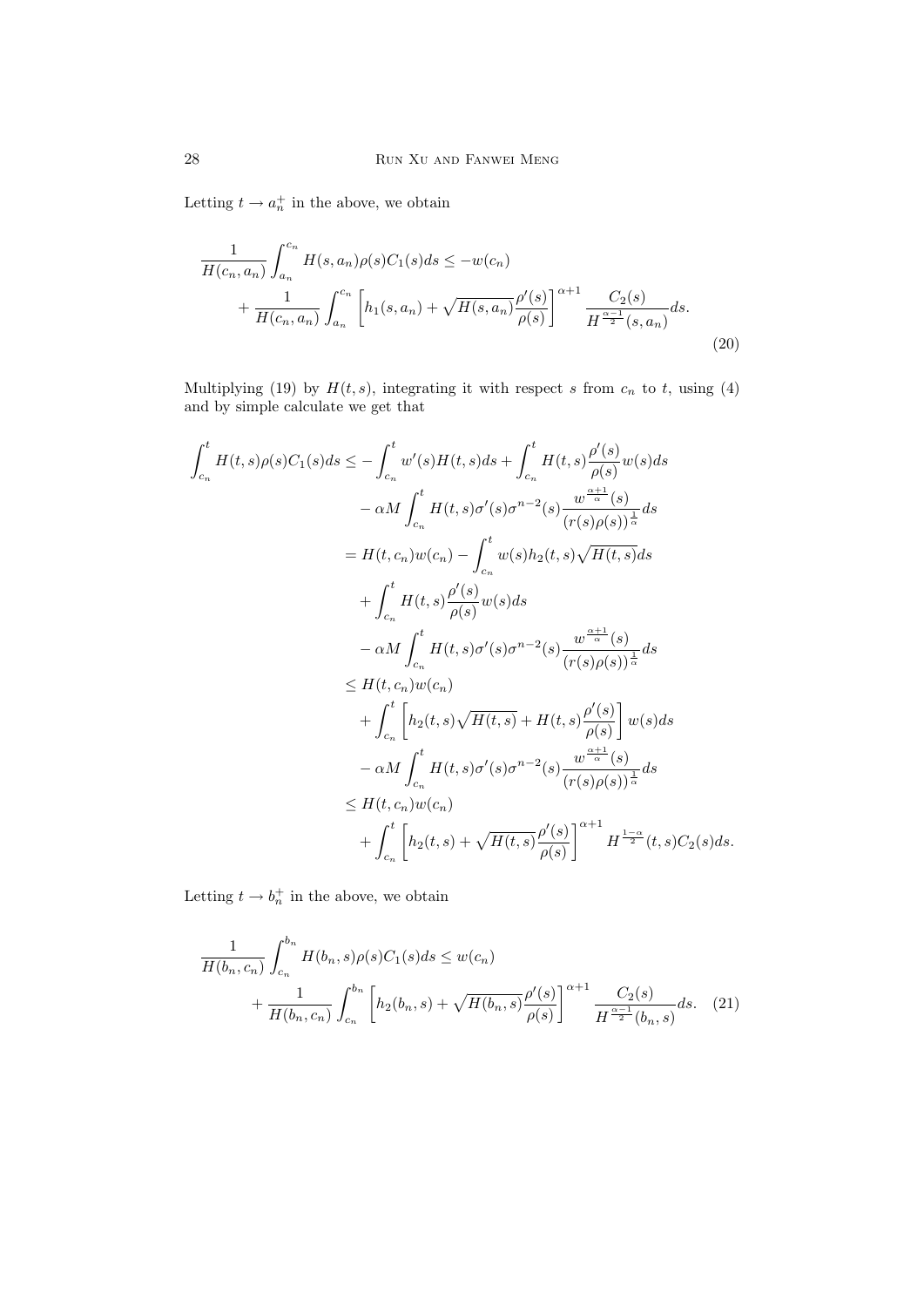Adding (20) and (21) we have the inequality

$$
\frac{1}{H(c_n, a_n)} \int_{a_n}^{c_n} H(s, a_n) \rho(s) C_1(s) ds + \frac{1}{H(b_n, c_n)} \int_{c_n}^{b_n} H(b_n, s) \rho(s) C_1(s) ds \n\leq \frac{1}{H(c_n, a_n)} \int_{a_n}^{c_n} \left[ h_1(s, a_n) + \sqrt{H(s, a_n)} \frac{\rho'(s)}{\rho(s)} \right]^{\alpha+1} \frac{C_2(s)}{H^{\frac{\alpha-1}{2}}(s, a_n)} ds \n+ \frac{1}{H(b_n, c_n)} \int_{c_n}^{b_n} \left[ h_2(b_n, s) + \sqrt{H(b_n, s)} \frac{\rho'(s)}{\rho(s)} \right]^{\alpha+1} \frac{C_2(s)}{H^{\frac{\alpha-1}{2}}(b_n, s)} ds, t \geq t_4.
$$
\n(22)

Which contradict the assumption (10). Thus, the claim holds, i.e., no nontrivial solution of Eq. (1) can be eventually positive. Therefore, every solution of Eq. (1) is oscillatory.

We can easily see that the following result is true.

**Theorem 2.2.** If there exists a positive, nondecreasing function  $\rho(t) \in C^1([t_0,\infty))$ , such that for any constant  $M > 0$ ,

$$
\limsup_{t \to \infty} \int_{l}^{t} \left[ H(s,l)\rho(s)C_1(s) - \left( h_1(s,l) + \sqrt{H(s,l)} \frac{\rho'(s)}{\rho(s)} \right)^{\alpha+1} \frac{C_2(s)}{H^{\frac{\alpha-1}{2}}(s,l)} \right] ds > 0
$$
\n(23)

and

$$
\limsup_{t \to \infty} \int_{l}^{t} \left[ H(t,s)\rho(s)C_1(s) - \left( h_2(t,s) + \sqrt{H(t,s)} \frac{\rho'(s)}{\rho(s)} \right)^{\alpha+1} \frac{C_2(s)}{H^{\frac{\alpha-1}{2}}(t,s)} \right] ds > 0
$$
\n(24)

hold, where  $C_1(t)$ ,  $C_2(t)$  is defined as in Theorem 2.1, then every solution of Eq. (1) is oscillatory.

*Proof.* For any  $T \ge t_0$ , let  $a_n = T$ , in (23) we choose  $l = a_n$ , then there exist  $c_n > a_n$  such that

$$
\int_{a_n}^{c_n} \left[ H(s, a_n) \rho(s) C_1(s) - \left( h_1(s, a_n) + \sqrt{H(s, a_n)} \frac{\rho'(s)}{\rho(s)} \right)^{\alpha+1} \frac{C_2(s)}{H^{\frac{\alpha-1}{2}}(s, a_n)} \right] ds > 0.
$$
\n(25)

In (24) we choose  $l = c_n$ , then there exist  $b_n > c_n$  such that

$$
\int_{c_n}^{b_n} \left[ H(b_n, s) \rho(s) C_1(s) - \left( h_2(b_n, s) + \sqrt{H(b_n, s)} \frac{\rho'(s)}{\rho(s)} \right)^{\alpha+1} \frac{C_2(s)}{H^{\frac{\alpha-1}{2}}(b_n, s)} \right] ds > 0.
$$
\n(26)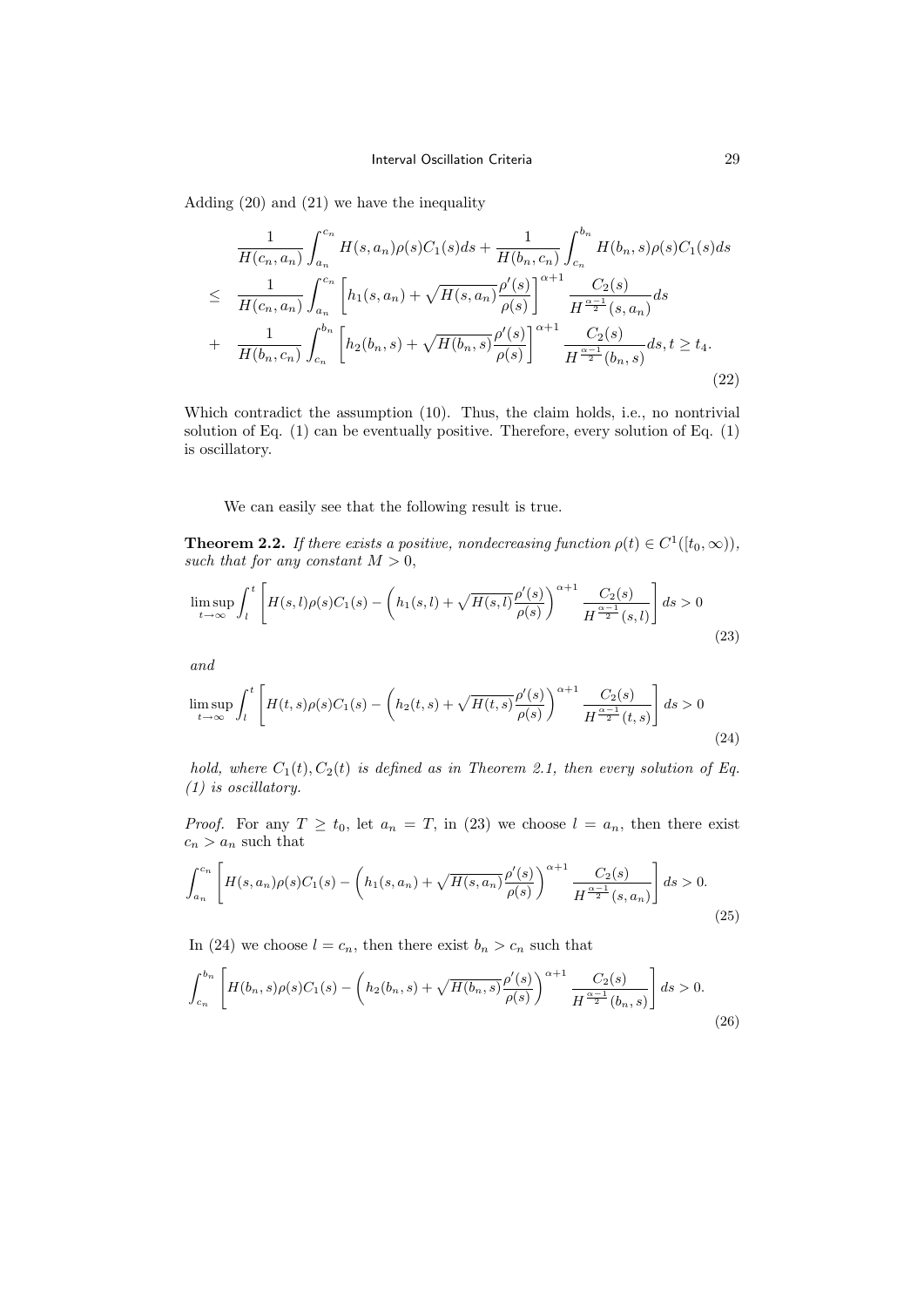Combining (25) and (26) we obtain (10). The conclusion thus comes from Theorem 2.1. the proof is complete.

**Remark** If we take  $p(t) = 0, n = 2, m = 1, f(x) = |x|^{\alpha-1}x$ , then Theorem 2.1 and Theorem 2.2 reduce to Theorem 2.1 and Theorem 2.2 of Li [7], respectively. If  $r(t) = 1, n = 2, \alpha = 1$ , then Theorem 2.1 and Theorem 2.2 reduce to Theorem 2.1 and Theorem 2.2 of Zhuang and Li [19], respectively. For the case where  $H := H(t - s) \in X$ , we have  $h_1(t - s) = h_2(t - s)$  and denote them by  $h(t - s)$ . The subclass of X containing such  $H(t - s)$  is denoted by  $X_1$ , applying Theorem 2.1 to  $X_1$  we obtain the following theorem.

**Theorem 2.3.** If for each  $T \ge t_0$  and any constant  $M > 0$ , there exists a positive, nondecreasing function  $\rho(t) \in C^1([t_0,\infty)), H \in X_1$  and  $a_n, c_n \in R$  such that  $T \leq$  $a_n < c_n$  and

$$
\int_{a_n}^{c_n} H(s - a_n) \left[ \rho(s) C_1(s) + \rho(2c_n - s) C_1(2c_n - s) \right] ds
$$
\n
$$
> \int_{a_n}^{c_n} \left[ h(s - a_n) + \sqrt{H(s - a_n)} \frac{\rho'(s)}{\rho(s)} \right]^{a+1} \frac{C_2(s)}{H^{\frac{\alpha - 1}{2}}(s - a_n)} ds
$$
\n
$$
+ \int_{a_n}^{c_n} \left[ h(s - a_n) + \sqrt{H(s - a_n)} \frac{\rho'(2c_n - s)}{\rho(2c_n - s)} \right]^{a+1} \frac{C_2(2c_n - s)}{H^{\frac{\alpha - 1}{2}}(s - a_n)} ds
$$
\n
$$
(27)
$$

hold, where  $C_1(t)$ ,  $C_2(t)$  is defined as in Theorem 2.1, then Eq. (1) is oscillatory.

*Proof.* Let  $b_n = 2c_n - a_n$ , then  $H(b_n - c_n) = H(c_n - a_n) = H(\frac{b_n - a_n}{2})$  $\frac{a_n}{2}$  and for any  $g \in L[a_n, b_n]$ , we have  $\int_{c_n}^{b_n} g(s)ds = \int_{a_n}^{c_n} g(2c_n - s)ds$ , hence,

$$
\int_{c_n}^{b_n} H(b_n - s)\rho(s)C_1(s)ds = \int_{a_n}^{c_n} H(s - a_n)\rho(2c_n - s)C_1(2c_n - s)ds,
$$
  

$$
\int_{c_n}^{b_n} \left( h_2(b_n - s) + \sqrt{H(b_n - s)}\frac{\rho'(s)}{\rho(s)} \right)^{\alpha+1} \frac{C_2(s)}{H^{\frac{\alpha-1}{2}}(b_n - s)}ds
$$
  

$$
= \int_{a_n}^{c_n} \left( h(s - a_n) + \sqrt{H(s - a_n)}\frac{\rho'(2c_n - s)}{\rho(2c_n - s)} \right)^{\alpha+1} \frac{C_2(2c_n - s)}{H^{\frac{\alpha-1}{2}}(s - a_n)}ds.
$$

So that (27) holds implies that (10) holds for  $H \in X_1$ , and therefore, Eq. (1) is oscillatory by Theorem 2.1.

From above oscillation criteria, we can obtain different sufficient conditions for oscillation of all solutions of Eq. (1) by different choices of  $H(t, s)$ . Now we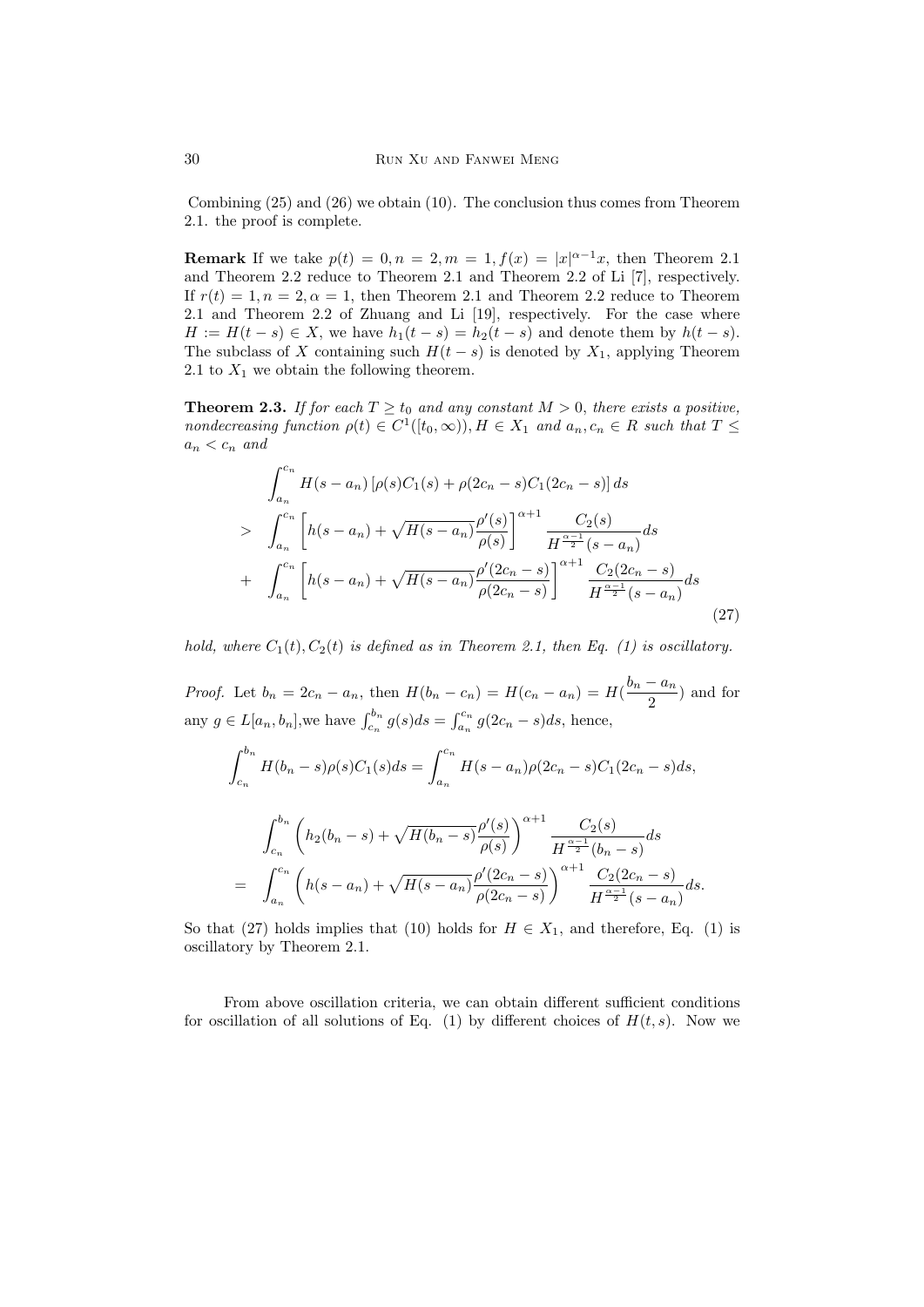choose  $H(t, s) = (t - s)^{\lambda}, t \ge s \ge t_0$ , where  $\lambda > \alpha$  is a constant. Then  $H \in X_1$  and  $h(t-s) = \lambda(t-s)^{\frac{\lambda}{2}-1}$ , based on the above results we obtain the following corollary.

**Corollary 2.1.** Every solution of Eq.  $(1)$  is oscillatory provided that for any constant  $M > 0$ , there exist a positive, nondecreasing function  $\rho(t) \in C^1([t_0,\infty))$ such that for each  $l \geq t_0$  and for some  $\lambda > \alpha$ , the following two inequalities hold:

$$
\limsup_{t \to \infty} \frac{1}{t^{\lambda - \alpha}} \int_{l}^{t} \left[ (s - l)^{\lambda} \rho(s) C_1(s) - C_2(s) (s - l)^{\lambda - \alpha - 1} \left( \lambda + \frac{\rho'(s)}{\rho(s)} (s - l) \right)^{\alpha + 1} \right] ds > 0,
$$
  

$$
\limsup_{t \to \infty} \frac{1}{t^{\lambda - \alpha}} \int_{l}^{t} \left[ (t - s)^{\lambda} \rho(s) C_1(s) - C_2(s) (t - s)^{\lambda - \alpha - 1} \left( \lambda + \frac{\rho'(s)}{\rho(s)} (t - s) \right)^{\alpha + 1} \right] ds > 0.
$$

where  $C_1(t)$ ,  $C_2(t)$  is defined as in Theorem 2.1.

Define

$$
R(t) = \int_{l}^{t} \frac{ds}{r^{\frac{1}{\alpha}}(s)}, t \ge l \ge t_0
$$

and let

$$
H(t,s) = [R(t) - R(s)]^{\lambda}, t \ge t_0,
$$

where  $\lambda > \alpha$  is constant.

If we take  $\rho(t) = 1$ , then by Theorem 2.2 we have the following important oscillation criterion.

**Theorem 2.1.** Assume that  $\lim_{t\to\infty} R(t) = \infty$ , then every solution of Eq.(1.1) is oscillatory provided that for any constant  $M > 0$ , there exist a positive, nondecreasing function  $\rho(t) \in C^1([t_0,\infty))$  such that for each  $l \ge t_0$  and for some  $\lambda > \alpha$ , the following two inequalities hold:

$$
\limsup_{t \to \infty} \frac{1}{R^{\lambda - \alpha}(t)} \int_{l}^{t} \left[ (R(s) - R(l))^{\lambda} C_1(s) (\sigma'(s) \sigma^{n-2}(s))^{\alpha} ds \rangle \frac{\lambda^{\alpha+1}}{M^{\alpha}(\alpha+1)^{\alpha+1}(\lambda - \alpha)},
$$
\n(28)

and

$$
\limsup_{t \to \infty} \frac{1}{R^{\lambda - \alpha}(t)} \int_{l}^{t} \left[ (R(t) - R(s))^{\lambda} C_1(s) (\sigma'(s) \sigma^{n-2}(s))^{\alpha} ds \right] \frac{\lambda^{\alpha+1}}{M^{\alpha}(\alpha+1)^{\alpha+1}(\lambda - \alpha)},
$$
\n(29)

where  $C_1(t)$ ,  $C_2(t)$  is defined as in Theorem 2.1.

Proof. By assumption, we have

$$
h_1(t,s) = h_2(t,s) = \lambda [(R(t) - R(s)]^{\frac{\lambda - 2}{2}} \frac{1}{r^{\frac{1}{\alpha}}(t)},
$$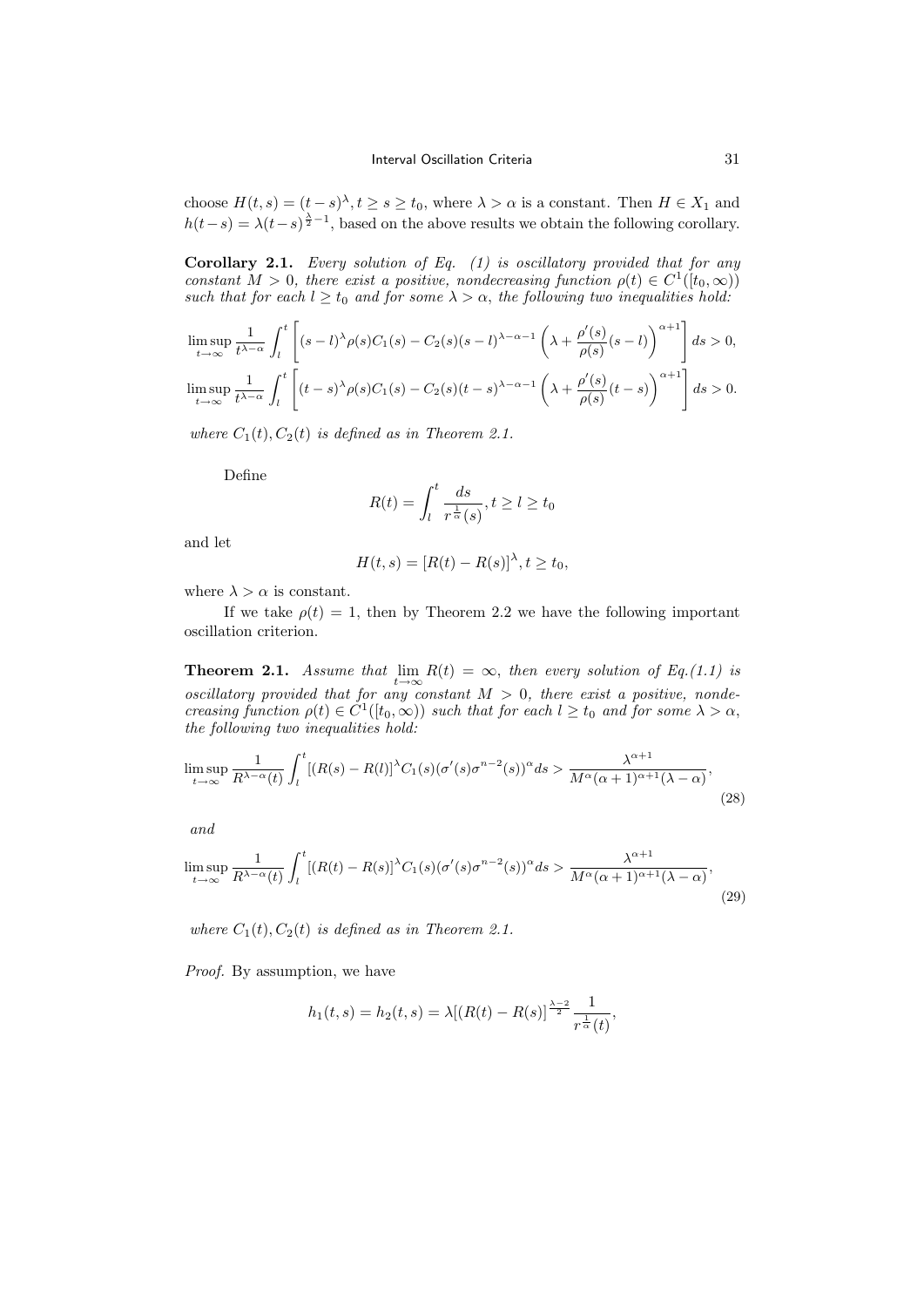noting that

$$
\int_{l}^{t} \frac{h_1(s,l)^{\alpha+1}C_2(s)}{H^{\frac{\alpha-1}{2}}(s,l)} (\sigma'(s)\sigma^{n-2}(s))^{\alpha} ds = \int_{l}^{t} \frac{\lambda^{\alpha+1}[(R(s)-R(l)]^{\lambda-\alpha-1}r(s)]}{r^{\frac{\alpha+1}{\alpha}}(s)M^{\alpha}(\alpha+1)^{\alpha+1}}
$$

$$
= \frac{\lambda^{\alpha+1}[(R(t)-R(l)]^{\lambda-\alpha}}{(\lambda-\alpha)M^{\alpha}(\alpha+1)^{\alpha+1}},
$$

and

$$
\int_{l}^{t} \frac{h_2(t,s)^{\alpha+1}C_2(s)}{H^{\frac{\alpha-1}{2}}(t,s)} (\sigma'(s)\sigma^{n-2}(s))^{\alpha} ds = \int_{l}^{t} \frac{\lambda^{\alpha+1}[(R(t)-R(s)]^{\lambda-\alpha-1}r(s)]}{r^{\frac{\alpha+1}{\alpha}}(s)M^{\alpha}(\alpha+1)^{\alpha+1}}
$$

$$
= \frac{\lambda^{\alpha+1}[(R(t)-R(t)]^{\lambda-\alpha}}{(\lambda-\alpha)M^{\alpha}(\alpha+1)^{\alpha+1}},
$$

in view of  $\lim_{t\to\infty} R(t) = \infty$ , we have

$$
\lim_{t \to \infty} \frac{1}{R^{\lambda - \alpha}(t)} \int_{l}^{t} \frac{h_1(s, l)^{\alpha + 1} C_2(s)}{H^{\frac{\alpha - 1}{2}}(s, l)} (\sigma'(s) \sigma^{n - 2}(s))^{\alpha} ds = \frac{\lambda^{\alpha + 1}}{M^{\alpha}(\alpha + 1)^{\alpha + 1}(\lambda - \alpha)},
$$
\n(30)

and

$$
\lim_{t \to \infty} \frac{1}{R^{\lambda - \alpha}(t)} \int_{l}^{t} \frac{h_2(t, s)^{\alpha + 1} C_2(s)}{H^{\frac{\alpha - 1}{2}}(t, s)} (\sigma'(s) \sigma^{n - 2}(s))^{\alpha} ds = \frac{\lambda^{\alpha + 1}}{M^{\alpha}(\alpha + 1)^{\alpha + 1}(\lambda - \alpha)}.
$$
\n(31)

From (28) and (30), we have that

$$
\limsup_{t \to \infty} \frac{1}{R^{\lambda - \alpha}(t)} \int_{l}^{t} \left[ (R(s) - R(l))^{\lambda} C_1(s) - \frac{h_1(s, l)^{\alpha + 1} C_2(s)}{H^{\frac{\alpha - 1}{2}}(s, l)} \right] (\sigma'(s) \sigma^{n - 2}(s))^{\alpha} ds =
$$
  

$$
\limsup_{t \to \infty} \frac{1}{R^{\lambda - \alpha}(t)} \int_{l}^{t} (R(s) - R(l))^{\lambda} C_1(s) (\sigma'(s) \sigma^{n - 2}(s))^{\alpha} ds - \frac{\lambda^{\alpha + 1}}{M^{\alpha}(\alpha + 1)^{\alpha + 1}(\lambda - \alpha)} > 0,
$$
\n(32)

i.e., (23) holds. Similarly, (29) and (31) imply that (24) holds. By Theorem 2.2, every solution of Eq. (1) is oscillatory.

This complete the proof.

Example Consider the following equation :

$$
[|(x(t) + (1 - e^{-\mu t})x(t - \pi))^{(n-1)}|^{\alpha - 1}(x(t) + (1 - e^{-\mu t})x(t - \pi))^{(n-1)}]'
$$
  
+ 
$$
\frac{\beta}{t^{\alpha(n-1)+1}}e^{\gamma\alpha\mu t}|x(\gamma t)|^{\alpha - 1}x(\gamma t) = 0, t \ge 1,
$$
 (33)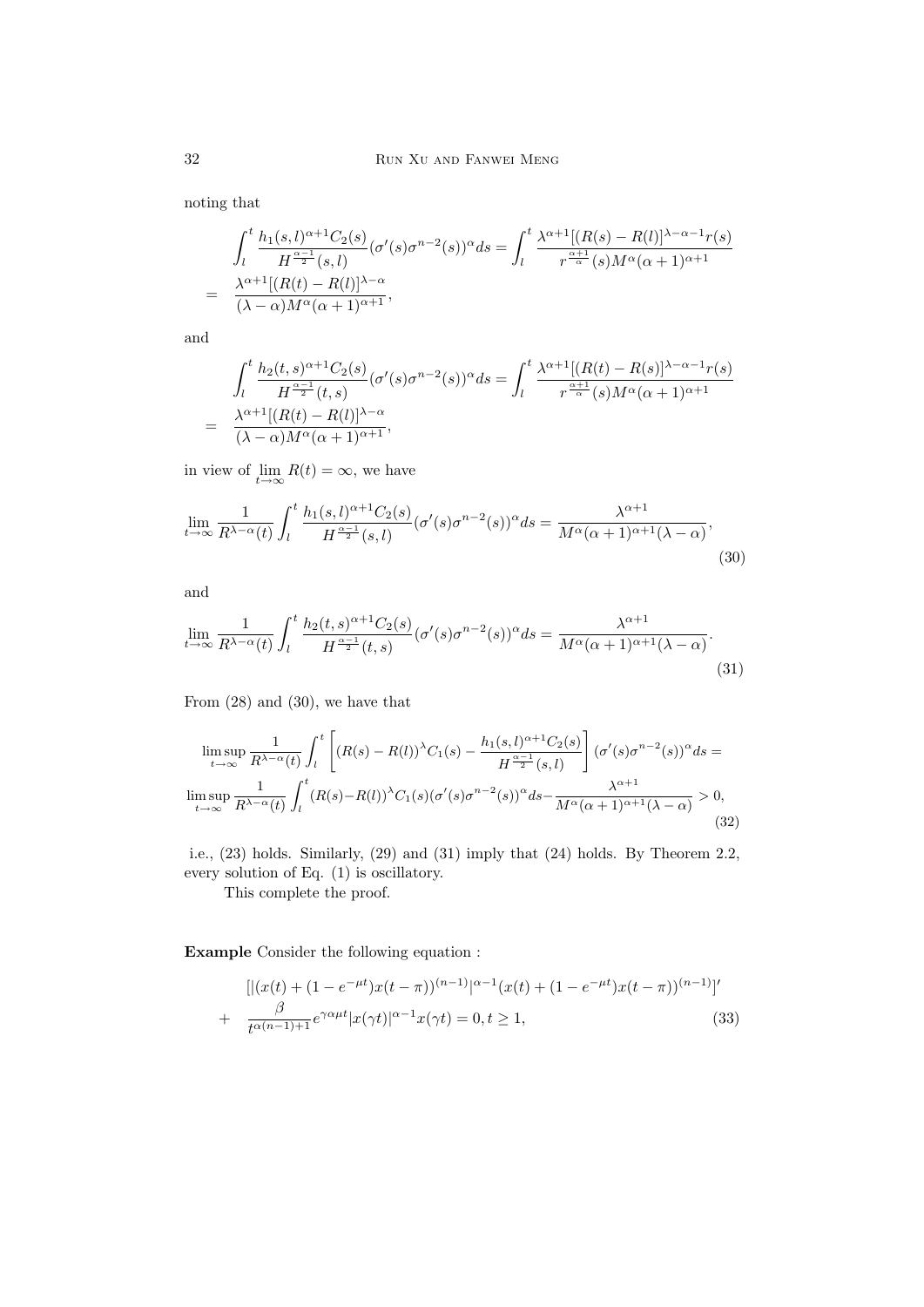where  $n \geq 2$  is even and  $\alpha > 0, \beta > 0, \mu \geq 0, 0 < \gamma \leq 1$ . Here  $p(t) = 1 - e^{-\mu t}$ ,  $q(t) = \frac{\beta e^{\gamma \alpha \mu t}}{t^{\alpha (n-1)+1}}$ ,  $m = 1$ ,  $\sigma_1(t) = \gamma t$ . Then  $R(t) = \int_1^t dt = t - 1, R'(t) = 1, \lim_{t \to \infty} R(t) = \infty, \sigma'_1(t) = \gamma$ , if  $0 < \gamma \le \frac{1}{2}$  $\frac{1}{2}$ then  $\sigma(t) = \gamma t$ . if  $\frac{1}{2} < \gamma \leq 1$ , then  $\sigma(t) = \frac{t}{2}$ . For  $\rho(t) \equiv 1, \lambda > \alpha$ . If  $0 < \gamma \leq \frac{1}{2}$  $\frac{1}{2}$ , then  $\sigma(t) = \sigma_1(t) = \gamma t$ ,  $\lim_{t\to\infty}\frac{1}{R^{\lambda-\epsilon}}$  $R^{\lambda-\alpha}(t)$  $\int_0^t$  $\int_{l} [(R(s) - R(l)]^{\lambda} C_1(s) (\sigma'(s) \sigma^{n-2}(s))^{\alpha} ds]$  $=\lim_{t\to\infty}\frac{1}{(t-1)}$  $(t-1)^{\lambda-\alpha}$  $\int_0^t$ l  $(s-l)^{\lambda} \frac{\beta e^{\lambda \alpha \mu s}}{e^{(n-1)\lambda}}$  $\frac{\beta e^{-\lambda}}{s^{\alpha(n-1)+1}}(1-p(\gamma s))^{\alpha}(\gamma(\gamma s)^{n-2})^{\alpha}ds$  $=\lim_{t\to\infty}\frac{1}{(t-1)}$  $(t-1)^{\lambda-\alpha}$  $\int_0^t$ l  $(s-l)^{\lambda} \frac{\beta \gamma^{\alpha(n-1)}}{\gamma+1}$  $\frac{1}{s^{\alpha+1}}$  ds  $=$   $\lim_{t\to\infty} \frac{(t-l)^{\lambda}}{(\lambda-\alpha)(t-1)}$ 1  $\frac{1}{t^{\alpha+1}}\beta\gamma^{\alpha(n-1)} = \frac{\beta\gamma^{\alpha(n-1)}}{\lambda - \alpha}$ . (34)

Next, we will prove that

 $(\lambda - \alpha)(t-1)^{\lambda - \alpha - 1}$ 

$$
\int_{l}^{t} [(R(t) - R(s)]^{\lambda} C_1(s) (\sigma'(s) \sigma^{n-2}(s))^{\alpha} ds
$$
\n
$$
\geq \int_{l}^{t} [(R(s) - R(l)]^{\lambda} C_1(s) (\sigma'(s) \sigma^{n-2}(s))^{\alpha} ds. \tag{35}
$$

 $\lambda - \alpha$ 

Let

$$
G(t) = \int_{l}^{t} \{ [(R(t) - R(s)]^{\lambda} - [(R(s) - R(l)]^{\lambda} \} C_{1}(s) (\sigma'(s) \sigma^{n-2}(s))^{\alpha} ds
$$
  
\n
$$
= \int_{l}^{t} \{ (t - s)^{\lambda} - (s - l)^{\lambda} \} \frac{\beta}{s^{\alpha(n-1) + 1} e^{\mu \alpha \gamma s}} \gamma^{\alpha(n-1)} s^{\alpha(n-2)} ds
$$
  
\n
$$
= \beta \gamma^{\alpha(n-1)} \int_{l}^{t} \{ (t - s)^{\lambda} - (s - l)^{\lambda} \} \frac{1}{s^{\alpha + 1} e^{\mu \alpha \gamma s}} ds,
$$

then  $G(l) = 0$ , and for  $t \geq l$ ,

$$
G'(t) = \beta \gamma^{\alpha(n-1)} \int_{l}^{t} \lambda(t-s)^{\lambda-1} \frac{1}{s^{\alpha+1}e^{\mu\alpha\gamma s}} ds - (t-l)^{\lambda} \frac{1}{t^{\alpha+1}e^{\mu\alpha\gamma t}}
$$
  
\n
$$
\geq \beta \gamma^{\alpha(n-1)} \frac{1}{t^{\alpha+1}e^{\mu\alpha\gamma t}} \left[ \int_{l}^{t} \lambda(t-s)^{\lambda-1} ds - (t-l)^{\lambda} \right]
$$
  
\n
$$
= \frac{\beta \gamma^{\alpha(n-1)}}{t^{\alpha+1}e^{\mu\alpha\gamma t}} \left[ -(t-s)^{\lambda} \Big|_{l}^{t} - (t-l)^{\lambda} \right] = 0.
$$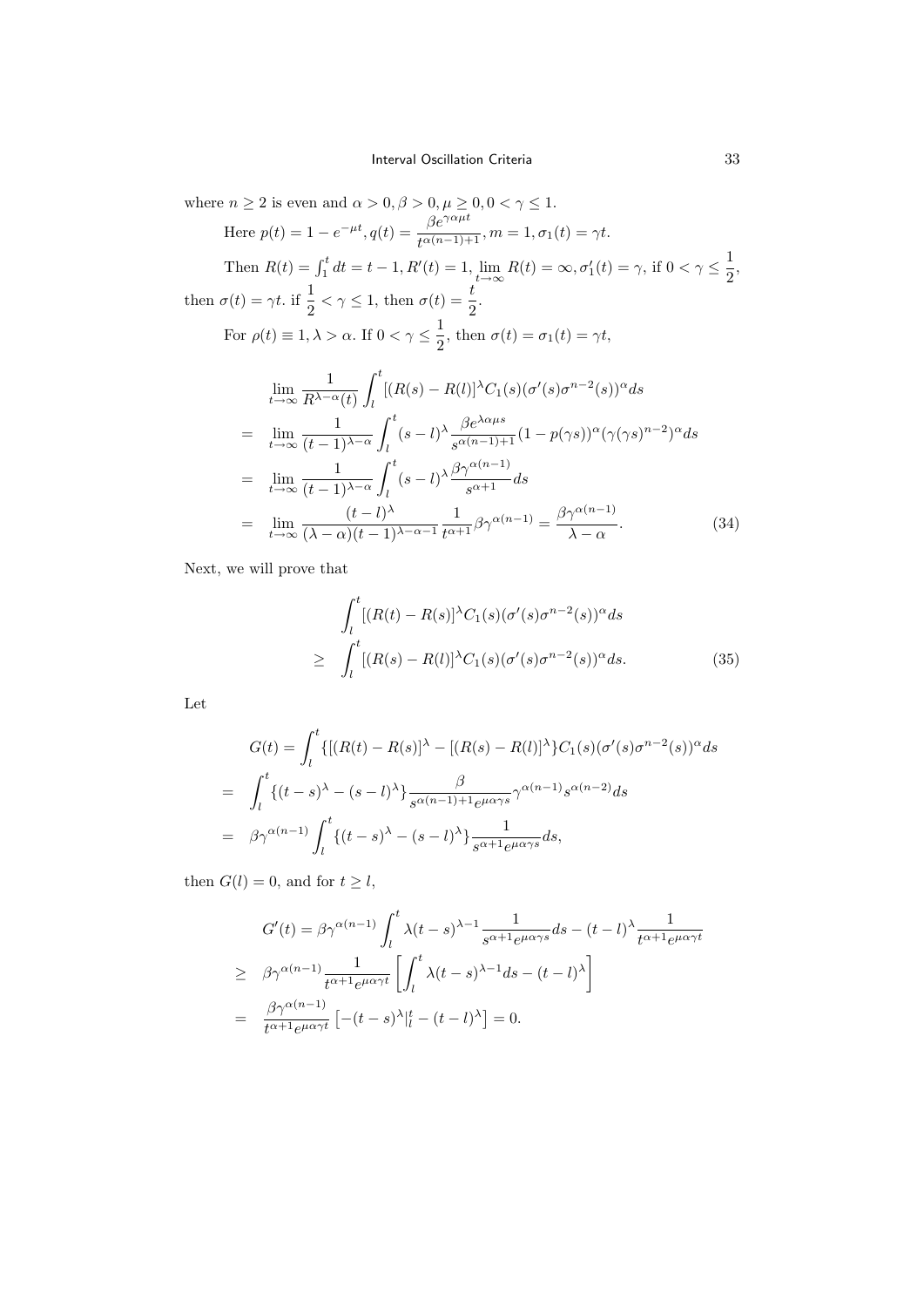Hence  $G(t) \ge G(l) = 0$  for  $t \ge l$ , i.e., (2.31) holds. By (34) and (35), we have

$$
\lim_{t \to \infty} \frac{1}{(t-1)^{\lambda-\alpha}} \int_{l}^{t} [(R(t) - R(s)]^{\lambda} C_1(s) (\sigma'(s) \sigma^{n-2}(s))^{\alpha} ds > \frac{\beta \gamma^{\alpha(n-1)}}{\lambda - \alpha}.
$$

Then for  $\beta >$  $\frac{\alpha}{\alpha+1}$ <sup> $\alpha+1$ </sup>  $\frac{\alpha+1}{M^{\alpha}\gamma^{\alpha(n-1)}}$ , there exists  $\lambda > \alpha$  such that

$$
\frac{M^{\alpha}\gamma^{\alpha(n-1)}\beta}{\lambda-\alpha} > \frac{\lambda^{\alpha+1}}{(\lambda-\alpha)(\alpha+1)^{\alpha+1}} > \frac{\alpha^{\alpha+1}}{(\lambda-\alpha)(\alpha+1)^{\alpha+1}},
$$

this means that

$$
\frac{\gamma^{\alpha(n-1)}\beta}{\lambda-\alpha} > \frac{\lambda^{\alpha+1}}{M^{\alpha}(\lambda-\alpha)(\alpha+1)^{\alpha+1}},
$$

so that (28) and (29) hold for the same  $\lambda$ . Applying Theorem 2.4, we fined (33) is oscillatory for  $\beta >$  $\frac{\alpha}{\alpha}$  $\frac{\alpha}{\alpha+1}$ <sup> $\alpha+1$ </sup>  $\frac{(\alpha+1)^{\beta}}{M^{\alpha}\gamma^{\alpha(n-1)}}$ . If  $\frac{1}{2} < \gamma \leq 1$ , then  $\sigma(t) = \frac{t}{2}$ , use the same method above, we can get (33) is oscillatory for  $\beta >$  $\left(\frac{\alpha}{\alpha}\right)$  $\frac{\alpha}{\alpha+1}$ <sup> $\alpha+1$ </sup>  $\sqrt{M^{\alpha}(\frac{1}{2})}$  $\frac{1}{2}$ <sup> $\alpha(n-1)$ </sup> . However, the main

results of [2, 15] fail to apply to (33), since  $\mu \neq 0$ .

#### **REFERENCES**

- 1. R.P. Agarwal, S.H. Shieh, C.C. Yeh, "Oscillation criteria for second Order retarded differential equations", Math.Comput. Modelling 26 (1997), 1-11.
- 2. R.P. AGARWAL, S.R. GRACE AND D. O'REGAN, "Oscillation criteria for certain  $n$ -th order differential equations with deviating arguments", J. Math. Anal. Appl. 262 (2001), 601–622.
- 3. J.L. Chern, W.Ch. Lian, C.C. Yeh, "Oscillation criteria for second order half-linear differential equations with functional arguments", Publ.Math.Ddbrecen 48 (1996), 209– 216.
- 4. J. Dzurina and I.P. Stavroulakis, "Oscillation criteria for second-order delay differential equations", Applied Mathematics and Computation 140 (2003), 445–453.
- 5. A. Elbert, "A half-linear second order differential equation", Colloquia Math. Soc. Janos Bolyai, Qualitative Theory of differential equations 30 (1979), 153–180.
- 6. A. Elbert, "Oscillation and nonoscillation theorems for some nonlinear differential equations, in: Ordinary and Partial Differential Equations", Lecture Notes in Mathematics 964 (1982), 187–212.
- 7. W.T. Li, "Interval oscillation of second order half-linear functional differential equations", Appl. Math. Comput. 155 (2004), 451–468.